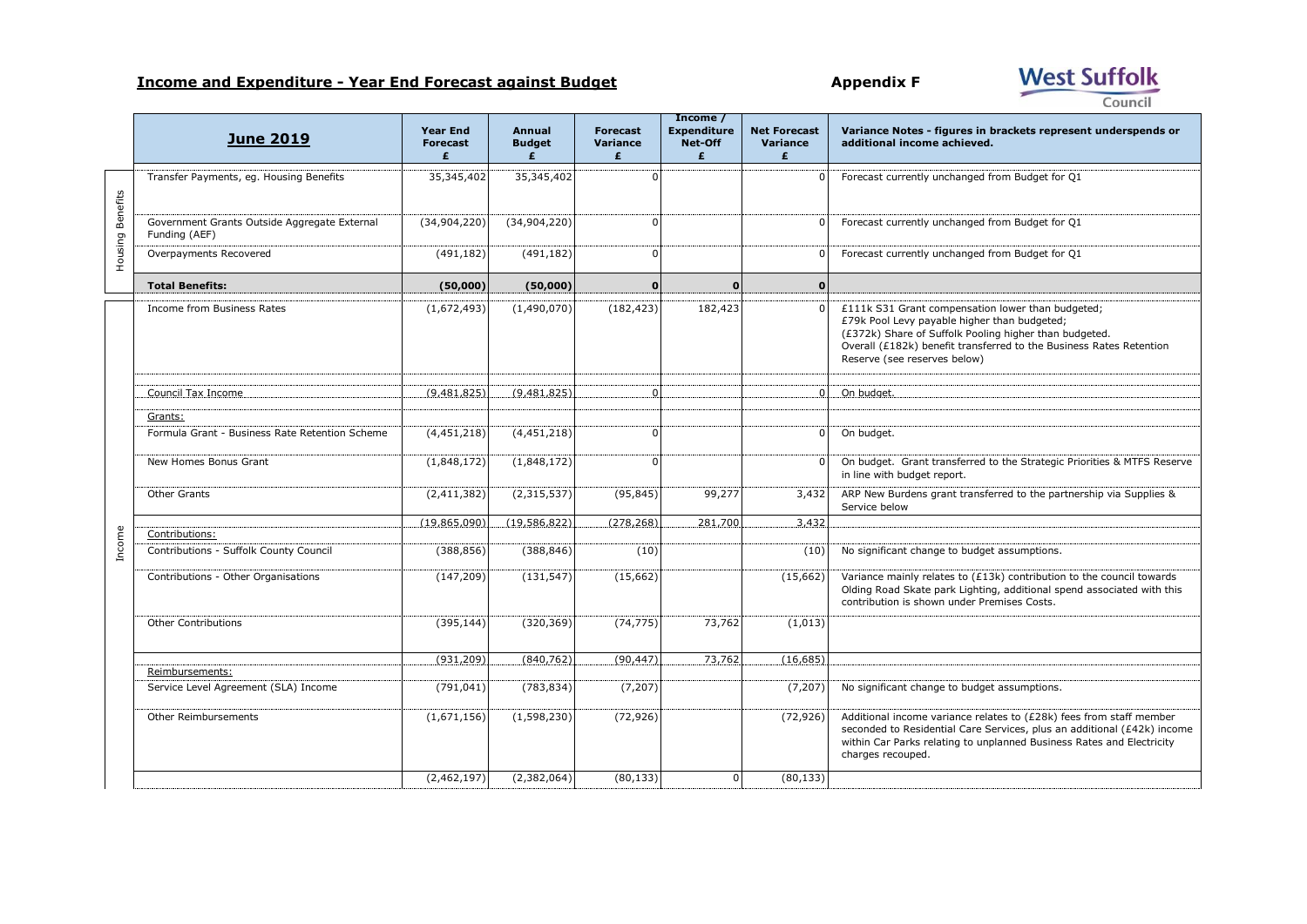## **Income and Expenditure - Year End Forecast against Budget Appendix F**

Council

**West Suffolk** 

| <b>June 2019</b>                          | <b>Year End</b><br><b>Forecast</b><br>£ | Annual<br><b>Budget</b><br>£ | <b>Forecast</b><br><b>Variance</b><br>£ | Income /<br><b>Expenditure</b><br>Net-Off<br>£ | <b>Net Forecast</b><br>Variance<br>£ | Variance Notes - figures in brackets represent underspends or<br>additional income achieved.                                                                                                                                                                                                                                                                                                                  |
|-------------------------------------------|-----------------------------------------|------------------------------|-----------------------------------------|------------------------------------------------|--------------------------------------|---------------------------------------------------------------------------------------------------------------------------------------------------------------------------------------------------------------------------------------------------------------------------------------------------------------------------------------------------------------------------------------------------------------|
| Sales:                                    |                                         |                              |                                         |                                                |                                      |                                                                                                                                                                                                                                                                                                                                                                                                               |
| Sales - Tickets                           | (1, 248, 709)                           | (1,221,687)                  | (27, 022)                               |                                                | (27, 022)                            | Ticket Sale income overall expected to be higher, partly due to the<br>success of the Bury Festival (£26k). Related costs held within Supplies &<br>Services below.                                                                                                                                                                                                                                           |
| Fees - Planning Income                    | (1,643,465)                             | (1,725,600)                  | 82,135                                  |                                                | 82,135                               | Planning Application Fees are currently forecast to be lower than<br>budgeted, based on the year to date position and current knowledge of<br>potential future applications. However, due to the nature of the planning<br>process and what developments come forward, this position may change.<br>It is partially offset by higher Pre-Application and Planning Performance<br>Agreement income             |
| Fees - Building Regulations               | (350,000)                               | (340,000)                    | (10,000)                                |                                                | (10,000)                             | Income currently expected to be slightly above the budget.                                                                                                                                                                                                                                                                                                                                                    |
| Fees - Refuse Collection & Disposal       | (4, 128, 155)                           | (3,985,155)                  | (143,000)                               |                                                | (143,000)                            | Mainly Trade Waste (£135k) higher than budgeted (£2.62m as per the<br>2018/19 outturn) as a result of expansion of Rolonof & Skip Service, plus<br>(£8k) Garden Waste Income higher than budget. NB. as a result of the<br>increased forecast income the Trade Waste Tipping Charges to the<br>council are forecast £26k higher than budgeted, and Cardboard Rebates<br>£25k higher (see Supplies & Services) |
| Fees - Car Parking                        | (6, 353, 122)                           | (6, 343, 487)                | (9,635)                                 |                                                | (9,635)                              | Off Street Car Parking currently expected to be on budget. Leisure<br>Service Car Parks currently forecasting (£10k) income higher than<br>budget.                                                                                                                                                                                                                                                            |
| Growth Income                             | (462, 183)                              | (462, 183)                   |                                         |                                                | $\Omega$                             |                                                                                                                                                                                                                                                                                                                                                                                                               |
| Other Sales                               | (5,441,158)                             | (5,405,774)                  | (35, 384)                               | 35,000                                         | (384)                                |                                                                                                                                                                                                                                                                                                                                                                                                               |
|                                           | (19,626,792)                            | (19, 483, 886)               | (142, 906)                              | 35,000                                         | (107, 906)                           |                                                                                                                                                                                                                                                                                                                                                                                                               |
| Rental:                                   |                                         |                              |                                         |                                                |                                      |                                                                                                                                                                                                                                                                                                                                                                                                               |
| Rents - Industrial Units                  | (2,870,682)                             | (2,880,515)                  | 9,833                                   |                                                | 9,833                                |                                                                                                                                                                                                                                                                                                                                                                                                               |
| Rents - Shops                             | (1,327,387)                             | (1,325,220)                  | (2, 167)                                |                                                | (2, 167)                             |                                                                                                                                                                                                                                                                                                                                                                                                               |
| Rents - Land<br>Other Rental              | (956, 473)<br>(626, 687)                | (956, 428)<br>(624, 365)     | (45)<br>(2, 322)                        |                                                | (45)<br>(2,322)                      |                                                                                                                                                                                                                                                                                                                                                                                                               |
|                                           | (5,781,229)                             | (5,786,528)                  | 5,299                                   |                                                | 5,299                                |                                                                                                                                                                                                                                                                                                                                                                                                               |
| Investment Interest & Dividends received  | (434, 250)                              | (387, 642)                   | (46, 608)                               |                                                | (46, 608)                            | First quarter investment interest received on higher cash balances.                                                                                                                                                                                                                                                                                                                                           |
| <b>Total Income (excluding Benefits):</b> | (49, 100, 767)                          | (48, 467, 704)               | (633,063)                               | 390,462                                        | (242, 601)                           |                                                                                                                                                                                                                                                                                                                                                                                                               |